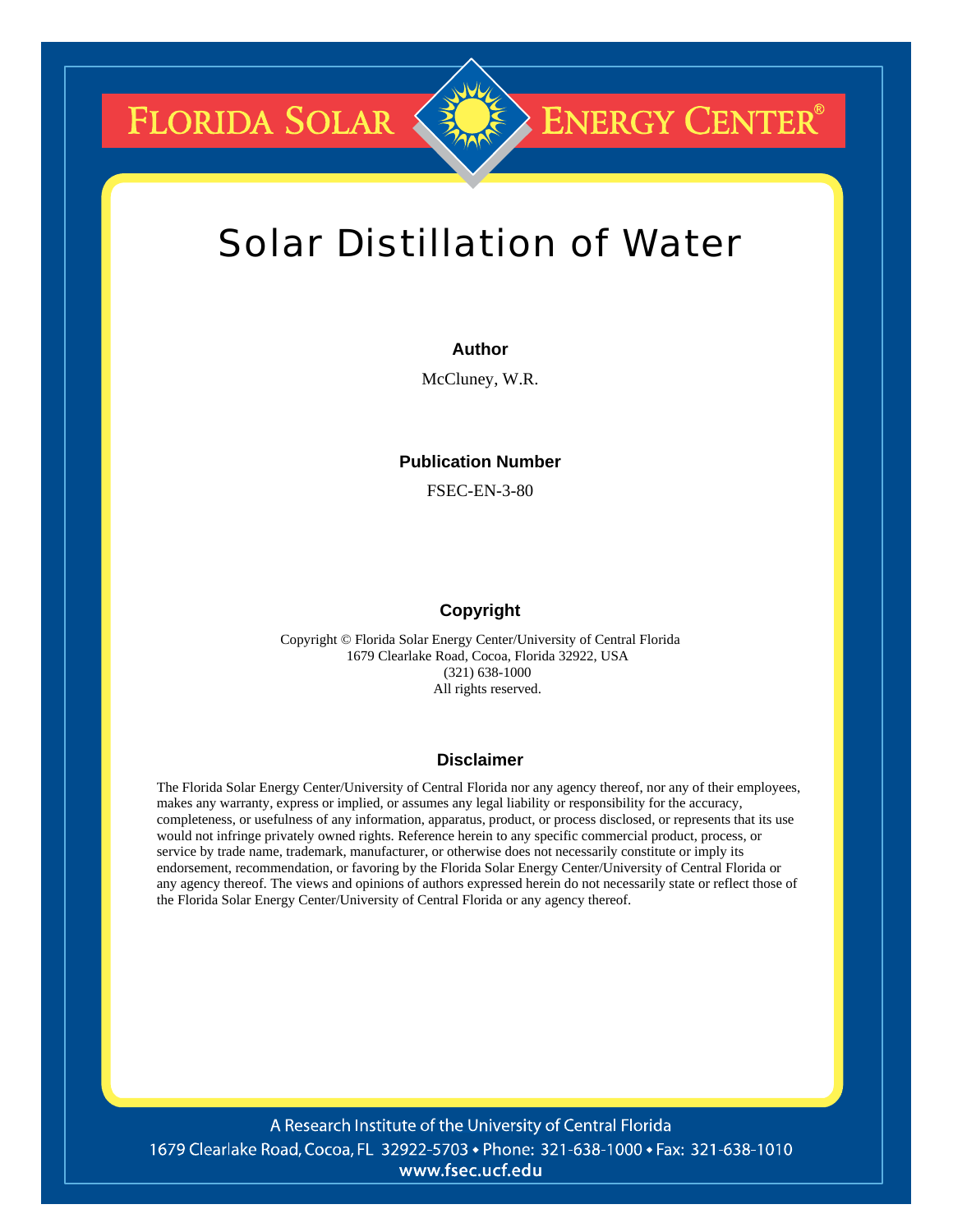# **Solar distillation of water**

**W.R. McCluney, Ph. D. Principal Research Scientist Florida Solar Energy Center** 

# **FSEC-EN-3-80 February 1984**

# **Introduction**

The Florida Solar Energy Center receives frequent requests for information about solar distillation for purifying water. Distillation is one of many processes available for water purification, and sunlight **is** one of several forms of heat energy that can be used to power that process. Sunlight has the advantage of zero fuel cost but it requires more space (for its collection) and generally more costly equipment.

To dispel a common belief, it is not necessary to boil water to distill it. Simply elevating its temperature, short of boiling, will adequately increase the evaporation rate. In fact, although vigorous boiling hastens the distillation process it also can force unwanted residue into the distillate, defeating purification. Furthermore, to boil water with sunlight requires more costly apparatus than is needed to distill it a little more slowly without boiling.

Many levels of purification can be achieved with this process, depending upon the intended application. Sterilized water for medical uses requires a different process than that used to make drinking water. Purification of water heavy in dissolved salts differs from purification of water that has been dirtied by other chemicals or suspended solids.

The present dollar cost of solar-distilled drinking water is several times that of water provided by most municipal utilities, but it costs less energy-wise. On the other hand, solar-distilled water is much less expensive than bottled water purchased in the store.

For people concerned about the quality of their municipally-supplied drinking water and unhappy with other methods of additional purification available to them, solar distillation of tap water or brackish groundwater can be a pleasant, energy-efficient option.

Solar distillation systems can be small or large. They are designed either to serve the needs of a single family, producing from  $\frac{1}{2}$  to 3 gallons of drinking water a day on the average, or to produce much greater amounts for an entire neighborhood or village. In some parts of the world the scarcity of fresh water is partially overcome by covering shallow salt water basins with glass in greenhouse-like structures. These solar energy distilling plants are relatively inexpensive, low-technology systems, especially useful where the need for small plants exists.

Solar distillation of potable water from saline (salty) water has been practiced for many years in tropical and sub-tropical regions where fresh water is scarce. However, where fresh water is plentiful and energy rates are moderate, the most cost-effective method has been to pump and purify.

Although Florida generally has a wealth of fresh water, growing deniand and rising pollution levels demand more and more energy to pump and purify it. Critical seasonal water shortages are occurring with increasing frequency in some parts of the state. Also, natural fresh water often cannot be diverted for direct human consumption without substantial environmental damage. The economic feasibility of solar desalination of ocean water will, therefore, improve considerably as energy costs continue to escalate and population pressure exerts more stress on available fresh water supplies.

There are several acceptable designs for small solar stills for the individual Florida family; however, there is still much room for innovation and improvement. Solar desalination is particularly well-suited for backyard experimentation by individuals with little or no technical training.



Figure 1. Basic concept of the solar distillation of water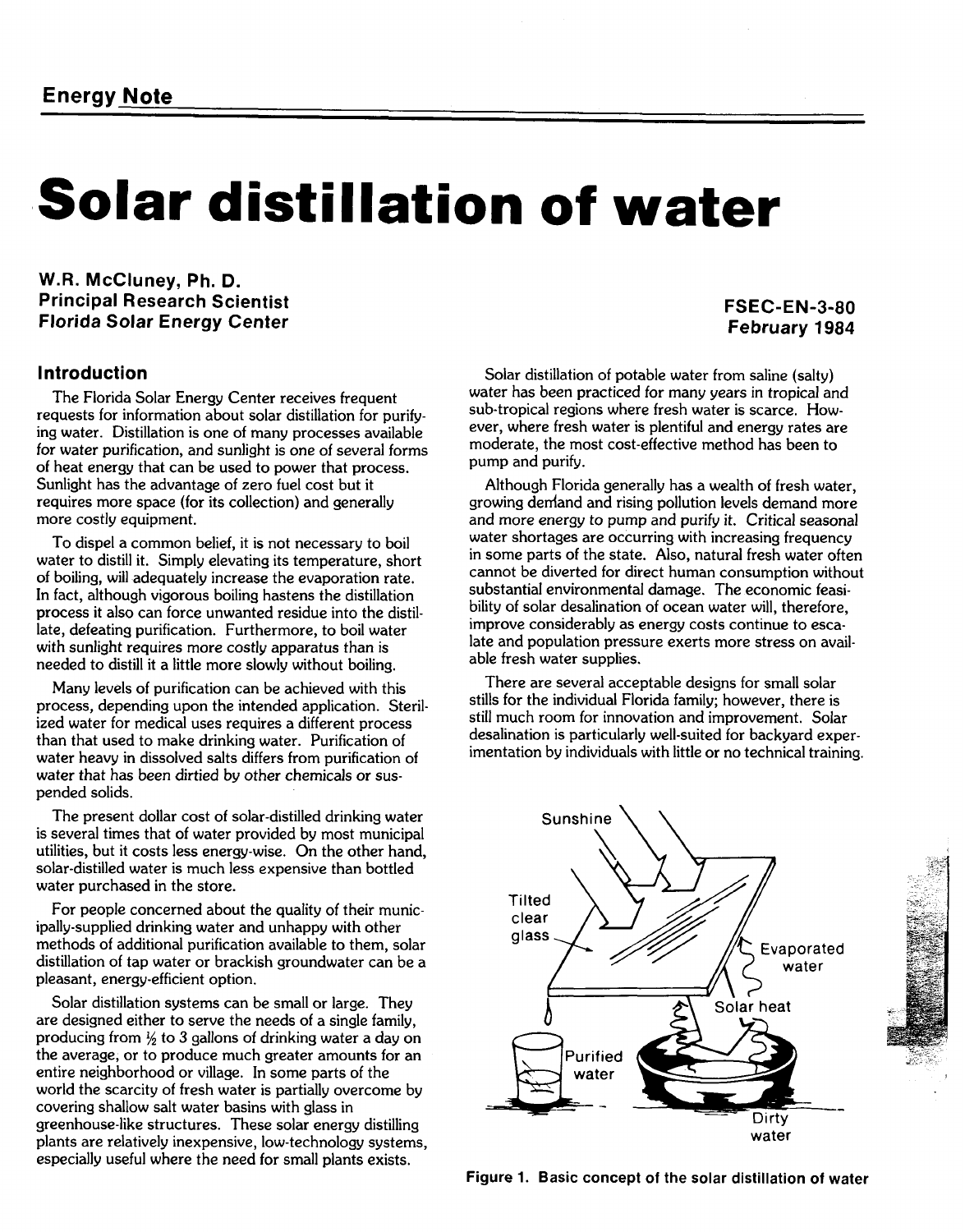# **Basic principles**

The basic concept of using solar energy to obtain drinkable fresh water from salty, brackish or contaminated water is really quite simple. Water left in an open container in the backyard will evaporate into the air. The purpose of a solar still is to capture this evaporated (or distilled)water by condensing it onto a cool surface, using solar energy to accelerate the evaporation (Figure 1).

The rate of evaporation can be accelerated by increasing the water temperature and the area of water in contact with the air. A wide, shallow pan painted black makes an ideal vessel for the water. It should probably be baked in the sun for a while before it is used in order to free the paint of any volatile toxicants which might otherwise evaporate and condense along with the drinking water. The pan is painted black (or some other dark color) to maximize the amount of solar energy absorbed. It should also be wide and shallow to increase the water area exposed to air. The addition of a spongy material to the water would further increase the surface area, assuming the availability of a substance with good solar absorbing properties and durability in heated salt water. (This is a very harsh environment for materials to survive in over prolonged periods.)

To capture and condense the evaporated fresh water, we need some kind of surface close to the heated salt water which is several degrees cooler than the water. A means is then needed to carry this fresh water to a storage tank or vessel. The evaporating pan usually is covered by a sheet of clear glass or translucent plastic (to allow sunlight to reach the water) which is tilted at a slight angle to let the fresh water that condenses on its underside trickle down to a collecting trough. The glass also holds the heat inside. Figure 2 combines all these components in a single still design.



#### **Figure 2. A simple solar still design.**

Other possible configurations and materials are discussed in the **Manual on Solar Distillation of Saline Water,** available for \$10.75 (using order no. PB 201 029) from the National Technical Information Service, Order Department, Springfield, VA 22161. Another excellent publication is **Solar Distillation as a Means of Meeting**  **Small-Scale Water Demands,** published in 1970 by the United Nations. It is available for \$6 from the United Nations, Publications Sales Section, Room A-3315, New York, NY 10017 (order no. E 70. 11. B. 1.).

These two publications are recommended for individuals interested in building a solar water still. In addition, the Office of Water Research and Technology, U.S. Department of the Interior, Washington, DC 20240, offers an extensive bibliography of relevant reports available from the National Technical Information Service.

An excellent review of non-solar desalination methods and economics appeared in the June 1973 issue of **American Scientist** (Vol. 61, p. 280), and an article on solar desalination methods and practices was featured in the **Sunworld** magazine published in 1979 (Vol. 3, No. 3, p. 76), by Pergamon Press (Fairview Park, Elmsford, NY 10523) for the International Solar Energy Society. Additional references are given in the bibliography at the end of this paper.

#### **Economics**

For Floridians interested in building a solar still, a good design should be capable of producing  $\frac{1}{2}$  to 1 gallon of fresh water per day for each square meter (10.7 square feet) of still area. Material costs generally do not exceed about \$20-\$30 per square meter for large solar distillation plants. For smaller, backyard models, the material costs are likely to be somewhat higher.

The per-gallon cost of solar-distilled water can be calculated as follows: (a) estimate the usable lifetime of the still; (b) add up all the costs of construction, repair and maintenance (including labor) over its lifetime; and (c) divide that figure by the still's total expected lifetime output in gallons (or liters).

Such a cost estimate is only approximate, since there are large uncertainties in both the lifetime and the yield estimates. Costs are usually considerably higher than current water prices  $-$  which explains why solar backyard stills are not yet marketed widely in Florida.

However, as times change, water prices rise. The quality of "city water" is deteriorating in many parts of Florida and some people are buying expensive water filters or drinking only bottled water. Consequently, a more favorable evaluation of solar-produced fresh water costs would involve a comparison with bottled drinking water prices. For example, a 1970 United Nations report cites costs of \$3 to \$6 per 1,000 gallons of solar-distilled water. Using a 10 percent annual inflation rate, this translates into about \$6 to \$12 per 1,000 gallons at today's prices, excluding labor costs. This can be contrasted with a price of 504 to \$1 per 1,000 gallons for utility-supplied water, and from 504 to \$1 per gallon for bottled water sold in supermarkets (equivalent to \$500 to \$1,000/1,000 gallons).

We see that the solar-distilled water costs much less than bottled water and somewhat more than utilitysupplied water. Small solar stills capable of producing pure drinking water even for as much as \$20 to \$30 per 1000 gallons might find many Florida buyers who are unhappy with the quality of the water they are presently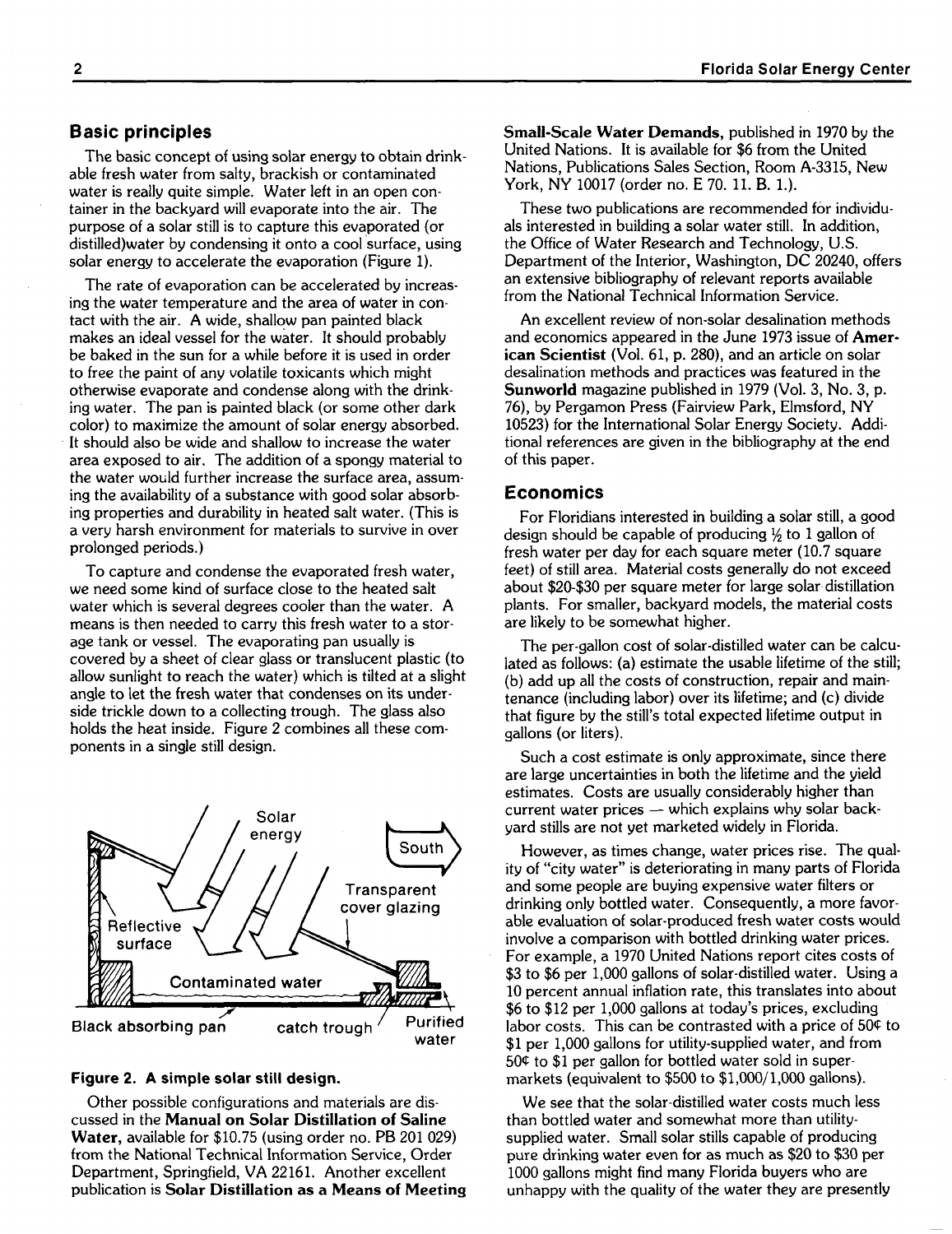getting. As the cost of purifying polluted groundwater and delivering it to the home continues to rise, the solar distillation market should continue to grow significantly - especially if someone comes up with a unit that produces good drinking water at a reasonable price.

#### **Water quality**

On August 22, 1978, the St. Petersburg Times stated that published reports of impurities in some Florida water systems and national concern over carcinogens in drinking water had created a growing market for what are called "home water purifiers."

The article quoted Paige Geering of the U.S. Environmental Protection Agency as saying that "the problems they (home water purifiers) create may be far worse than the benefits".

During discussions with this author, Ms. Geering emphasized that her published comments were primarily directed at the use of the word "purifier" with home water treatment devices. She said that these products can provide some improvement in drinking water, especially if the filter is changed frequently, but that one should be cautious of manufacturers' "purity" claims.

In principle, the water from a solar still should be quite pure. The slow distillation process allows only pure water to evaporate from the pan and collect on the cover, leaving all particulate contaminants behind.

Since a clean glass cover plate and storage vessel should produce no contaminants, the catch basin, or trough, remains as the potential source of direct contamination. (If the design allows for catchment of rain, air pollutants in the rain could also be a form of contamination.)

The catch trough should be made of material unlikely to degrade water flowing through it, even at the moderately elevated temperatures which might be encountered. PVC (polyvinyl chloride) plastic plumbing pipe is commonly available at relatively low cost. Since vinyl chloride has been identified as a carcinogen potentially harmful to workers in plants manufacturing PVC products, one should be very careful about using this material in a drinking water system.

Fortunately, some PVC formulations have been designed for use in potable water systems; however, other formulations are not so-designed and could pose a problem.

An information package on PVC pipe, manufacturers, and their test methods for contaminants is available from the National Sanitation Foundation, P.O. Box 1468, Ann Arbor, Michigan 48106.

Secondary potential sources of contamination include materials present in the air inside the distiller, and in the lining or coating of the evaporating pan, which might somehow find their way into the water condensing on the underside of the cover glass. There is little available information on this complex subject.

It is possible that a chemical in the feed water (or in the still itself) which evaporates along with the water could

condense on the underside of the cover and be carried into the catch basin. There are several ways to minimize contamination from the materials in the still itself. Preconditioning of the distiller by "baking" it under the sun for several days may be sufficient to drive off most volatiles. Non-volatile materials left behind in the concentrate may be discarded. Avoiding use of materials containing known toxicants is another way to ensure condensate water purity.

With care in design and operation, the solar still should, therefore, be capable of producing good drinking water free of cancer-causing pollutants and other harmful substances - water that is colorless, odorless and, unfortunately, tasteless. When the minerals common to drinking water are removed, taste goes, too. One flavor recomwater are removed, taste goes, too. One flavor recom-<br>mendation is to add small amounts of minerals or salts to<br>the distilled water --- maybe a good idea, since the minerals found in water may be healthful. Lost minerals also can be replaced by trickling the distilled water through a bed of marble chips.

#### **Summary comments**

In principle, solar energy can be used to separate pure water from most of the natural contaminants, such as dissolved solids (salts) and particles (dirt and algae). Solar distillation is most economically effective when sunlight is allowed to pass through a transparent cover and into a black evaporating pan with little or no concentration of the sun's rays.

A reasonable production rate would be about one gallon of water per day per square meter (10.7 square feet) of still area. If it costs about \$40-\$60 per square meter to build the still and if this water is worth roughly \$15 per 1,000 gallons, the still should pay for itself in 2,500 to 4,000 days, or 7 to 11 years. As the value of solar-distilled water increases, the payback time shrinks. If one values this water at 604 a gallon, about what distilled water costs at the supermarket, then the payback time is only 60-100 days.

Clearly, solar distillation of water is not quite competitive with utility-supplied drinking water in Florida, but it is highly competitive with bottled water. Rising energy prices seem bound to create an early Florida market for small manufactured solar water distilling units. In a few more years, large-scale solar distillation may also become economically viable for utility use in the state.

#### **Further information**

Those interested in further investigating the feasibility of solar distillation may wish to read the selected references listed on the next page. In addition, the Public Information Office of the Florida Solar Energy Center provides free copies of a comprehensive bibliography on solar distilation.